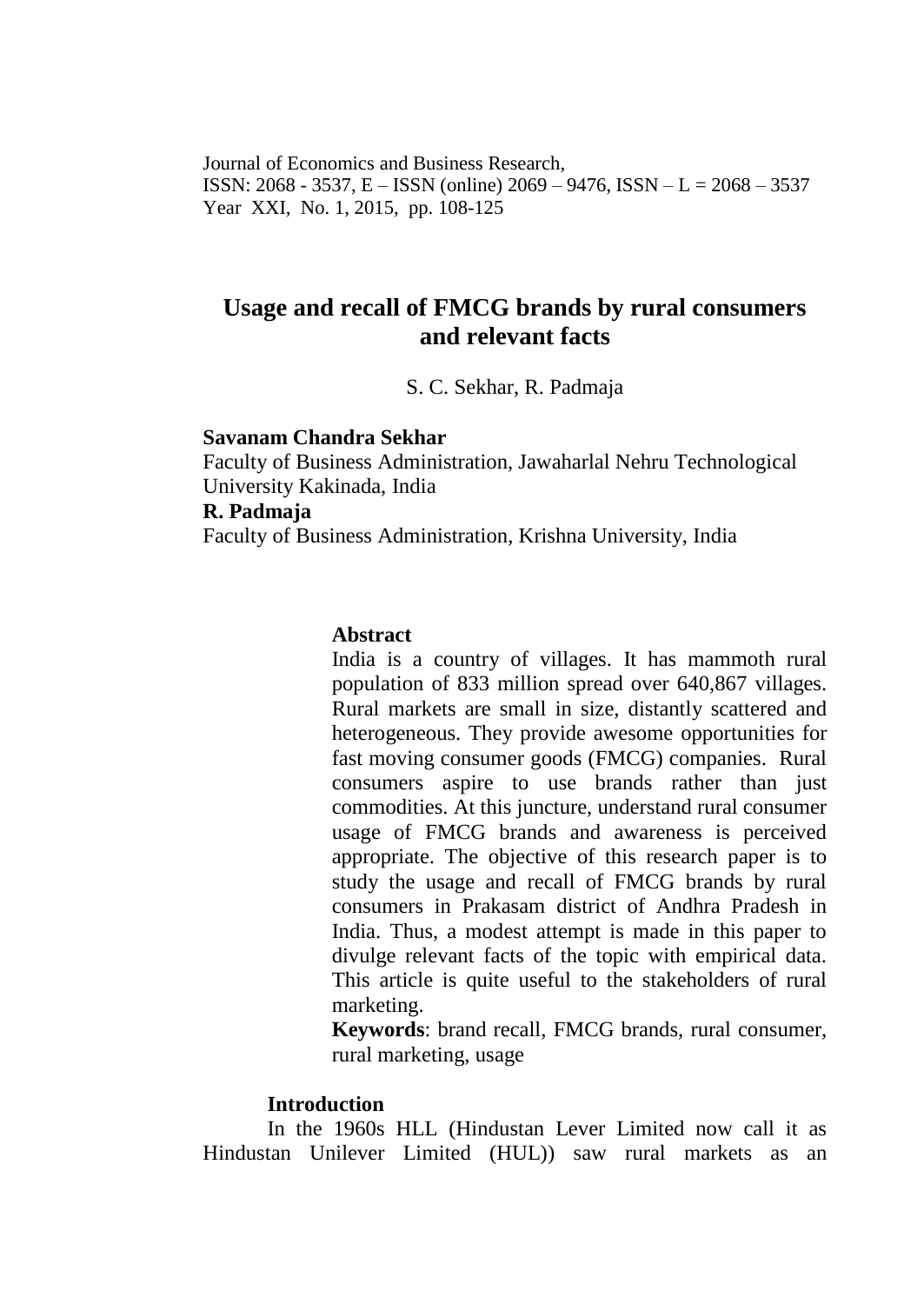### 8 S. C. Sekhar, R. Padmaja

opportunity and entered with Lifebuoy soap. Today, HUL dominates rural markets and has a presence in more than half of the Indian villages. FMCG majors like Colgate-Palmolive, Proctor & Gamble, Dabur India, Nirma Limited, Godrej Consumer Products Limited, CavinKare Private Limited, Jyothi Laboratories etc. followed the suit and gung-ho about rural marketing. Rural consumers now aspire to use brands rather than just commodities. For any branded product there are a multitude of local variants, which are cheaper and therefore more desirable for villagers. For instance, CavinKare launched Chik and Meera shampoo brands with low unit price for the first time in rural markets of south and succeeded. Rural consumers are used to charcoal, neem sticks, salt and other traditional means of oral hygiene. But Colgate used Operation Jagruti to successfully persuade people to convert to oral hygiene products, to the extent that toothpaste has become generic with the brand among rural consumers. HUL launched Operation Bharat in the year 1997 to create brand awareness for its rural brands and successfully addressed issues of awareness, attitudes and habits. For example, Anchor White toothpaste positioned itself as India's first 100 percent vegetarian toothpaste and effectively priced it much lower than the leading brand Colgate. Hopefully, the consumers in rural areas get exposed to such value-added, value-for-money alternatives and continue to use different categories of products (Ramkishen, 2005). Factors such as increase in literacy levels, considerable media reach, growing purchasing power, high penetration of rural brands, development in transportation and distribution have brought changes in rural consumer behavior.

### **Literature Review**

Rural markets can be segmented by price, region and season. Mass media is not as effective in rural areas as consumers are heterogeneous and scattered across India. The message for the rural consumer also must be simple about relevance and benefits of product, that too in local language with high visual content to get better attention. In fact, rural markets are a more price sensitive version of urban markets is half wrong, as prices are important, but value is even more so (Halan, 2003). The rural brand loyal consumers are found to be more price conscious for detergent powder and toilet soaps. Toothpaste is the only product for which rural market shows greater brand loyalty (Vasudeva, 1999).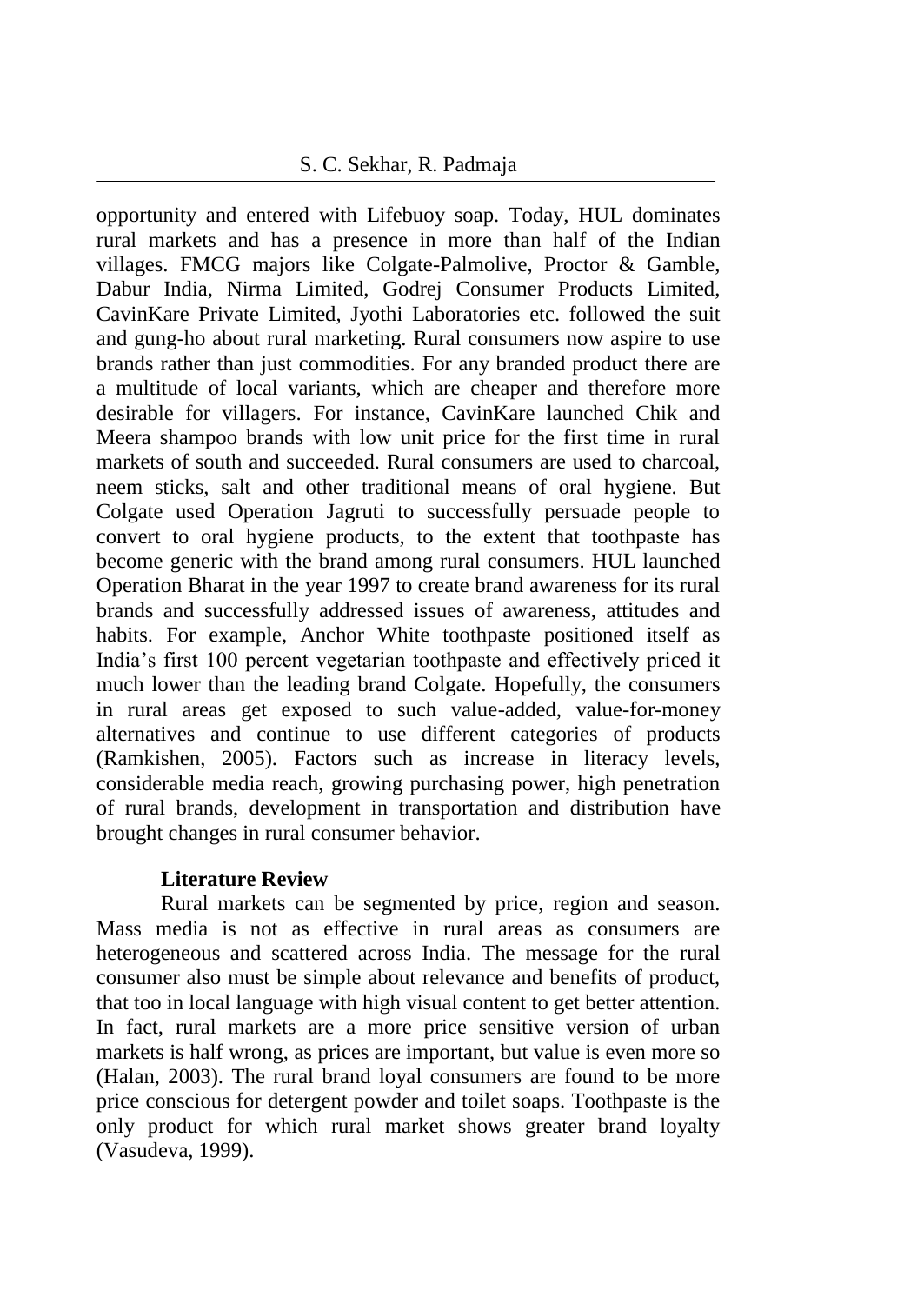The success of a brand in the Indian rural market is as unpredictable as rain. It is always difficult to gauge the rural market. Many brands, which should have been successful, have failed miserably in rural markets (Pirakatheeswari, 2010). The regional brands of FMCGs are making their aggressive presence in smaller towns and villages by participation in *melas* and exhibitions. Easily available technology, strong local area knowledge, a short supply chain and quality raw material are factors which regional players are giving big brands a run for their money. They provide better margins to distributors and retailers in rural areas (Oza, 2004). Pond's is the most favored brand followed by regional brand Gokul Sandal in rural areas of Madurai district. Most of the respondents have not changed their brand of talcum powder, suggesting existence of good degree of brand loyalty for this product category (Chidambaram and Ganeshan, 2004). HUL's Clinic Plus is the market leader in shampoo market on an all India basis. CavinKare's Chik is market leader in the rural areas where Clinic Plus is only distant second. Regional brands and niche players, with better understanding for rural market and rural specific business models and strategies, are emerging clear leaders in the rural market (Shukla, 2004).

Local players are defeating the big giants of FMCG market. Local players in particular category like in detergent cake, Kudrat, Atul, and Bartan have defeated Nirma and Wheel in achieving market share. In bathing soap category, Lux and Lifebuoy got strong competition from Vatan and Navrang. Main reasons found for the popularity of local brands have been the push strategy of retailers because of high margin profitability and also due to the familiarity with the local names. The prices of local brands are affordable for rural consumers. Chik shampoo is very much preferable because it is cheaper. Marketers should realize that as rural users are unfamiliar with English and absurd branding names, they tend to hesitate trying out such brands. This is one of the major threats still for big players in FMCG category (Naresh and Prasad, 2005).

Brand awareness of the rural consumer is qualitative in character and cannot be measured directly in quantitative terms. There is no fixed value or scale which will help to measure the brand awareness. But the awareness can be studied with the help of consumer responses to various questions (Naidu, 2004). For example, the level of awareness among the rural consumers about the brand of soft drinks is high which is indicated by the mode of purchase of the soft drinks by Brand Name.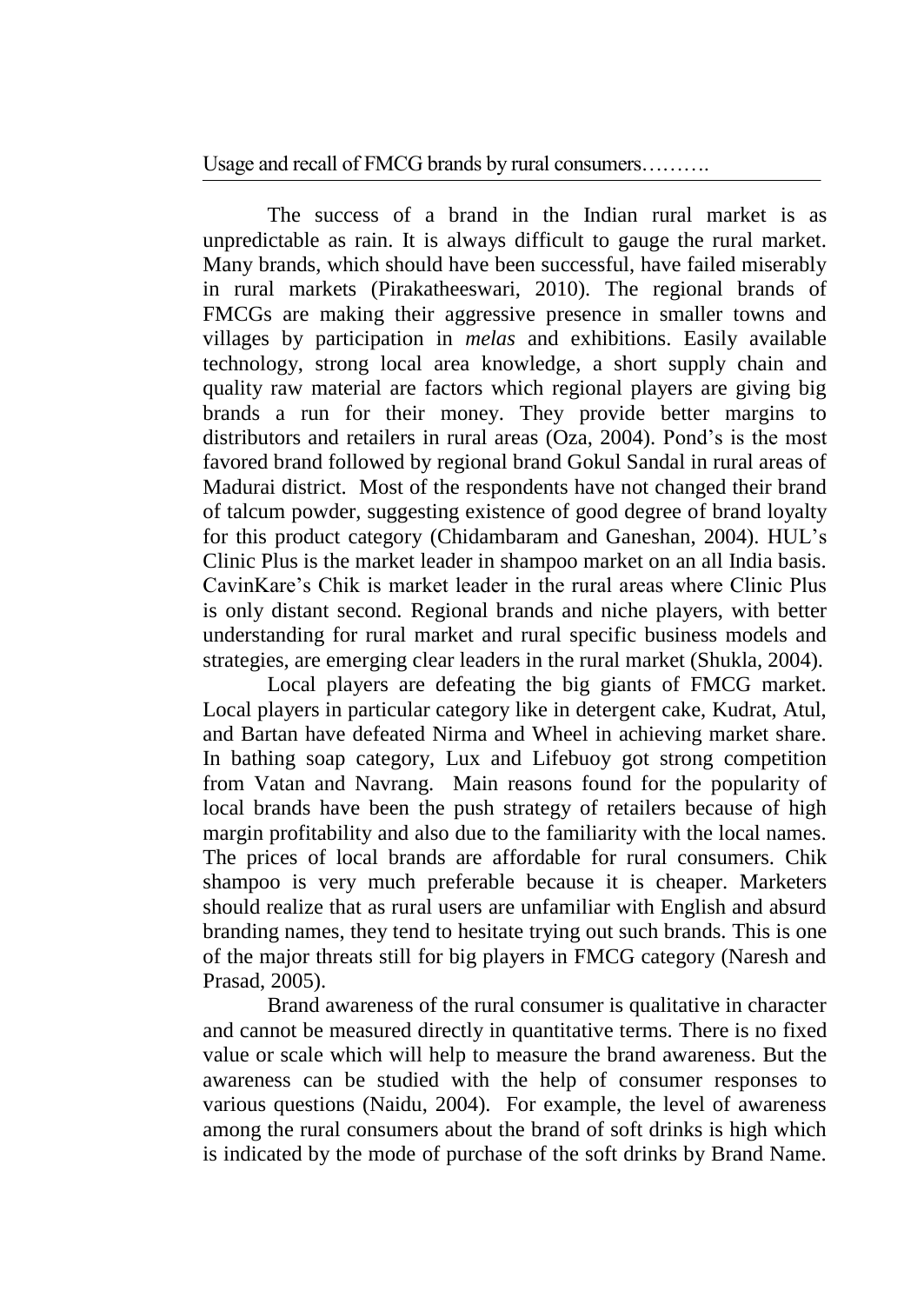Major source of brand awareness is the word of mouth followed by advertisement. Another factor that influences the purchase of a brand of soft drinks is product quality (Nandagopal and Chinnaiyan, 2003). Increasing awareness led to significant changes in buying behavior and consumption habits of rural consumer. Even premium brands are gaining wide acceptance in the rural bastions (Ganesamurthy, 2003).

The future is very promising for those who can understand the dynamics of rural markets and exploit them to their best advantage.

### **Objectives of the Study**

1. To study the FMCG brand usage of the rural consumers;

2. To examine the FMCG brand recall and awareness of the rural consumers;

3. To measure the relationship between variables.

### **Hypotheses**

The following hypotheses have been developed to test statistically:

- H1: There is no relationship between toothpaste brand recall and education level of the rural consumer.
- H2: There is no significance between shampoo brand recall and education of the rural consumer.
- H3: There is no association between the toilet soap brand recall and the level of education of the rural consumer.
- H4: There is no relationship between detergent cake brand recall and education of rural consumer.
- H5: There is no association between the detergent powder brand recall and education of rural consumer.

### **Methodology**

The study covers only five select FMCG products viz., toothpaste, shampoo, toilet soap, detergent cake and detergent powder. The survey is conducted in 40 select villages out of 1093 in Prakasam district of Andhra Pradesh. Multistage random sampling method is used for the study. In the first stage, 40 mandals out of 56 are randomly selected. One village having more than 1000 population from each mandal is randomly selected in the second stage. Six respondents from each village are randomly selected in the third stage. The total sample size is 240. A pre-structured schedule is used as the research instrument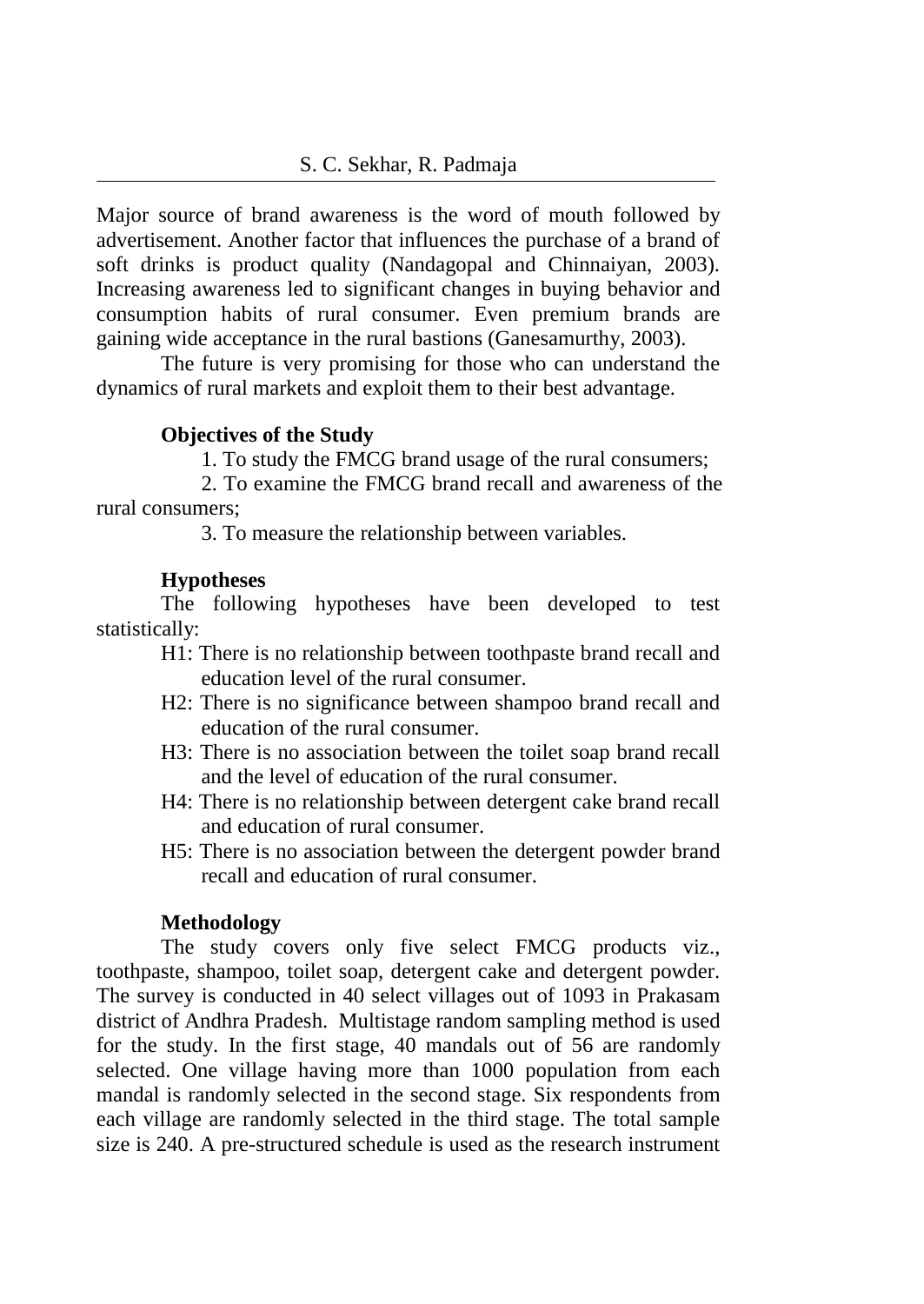for gathering responses. Responses are collected by personal interview method. The research work is done between 2012 and 2014. The statistical technique of Chi-square test is used to test the hypotheses.

#### **Results and Discussion**

### *Usage and recall of toothpaste brands by rural consumers and relevant facts*

When rural respondents are asked about the brand of toothpaste they are using at present in rural areas, the outcome is quite impressive. Rural consumers are loyal to one brand of toothpaste and hardly shifting to other brands. Those who are exposed to TV ads believe that FMCG companies are simply promoting old brands and need to launch new brands in this category. Advertisements such as Babool toothpaste showcase the natural neem herbs influence the rural buyer behavior. The users of Colgate brand are happy with the offers given by the company and the users of other brands are eagerly seeking offers from companies for their brands.

| <b>Table no. 1. Brand Usage of Toothpaste</b> |                |            |  |  |  |
|-----------------------------------------------|----------------|------------|--|--|--|
| <b>Brand Name</b>                             | Used by no. of | Percentage |  |  |  |
|                                               | Respondents    |            |  |  |  |
| Anchor                                        | 5              | 2.08       |  |  |  |
| <b>Babool</b>                                 | 3              | 1.25       |  |  |  |
| Close-up                                      | 58             | 24.17      |  |  |  |
| Colgate                                       | 117            | 48.75      |  |  |  |
| Dabur                                         | 29             | 12.08      |  |  |  |
| Himalaya                                      | 4              | 1.67       |  |  |  |
| Meswak                                        | 2              | 0.83       |  |  |  |
| Nutrogel                                      | 2              | 0.83       |  |  |  |
| Pepsodent                                     | 16             | 6.67       |  |  |  |
| Senquel                                       | 1              | 0.42       |  |  |  |
| Sensodine                                     | 3              | 1.25       |  |  |  |
| Total                                         | 240            | 100.00     |  |  |  |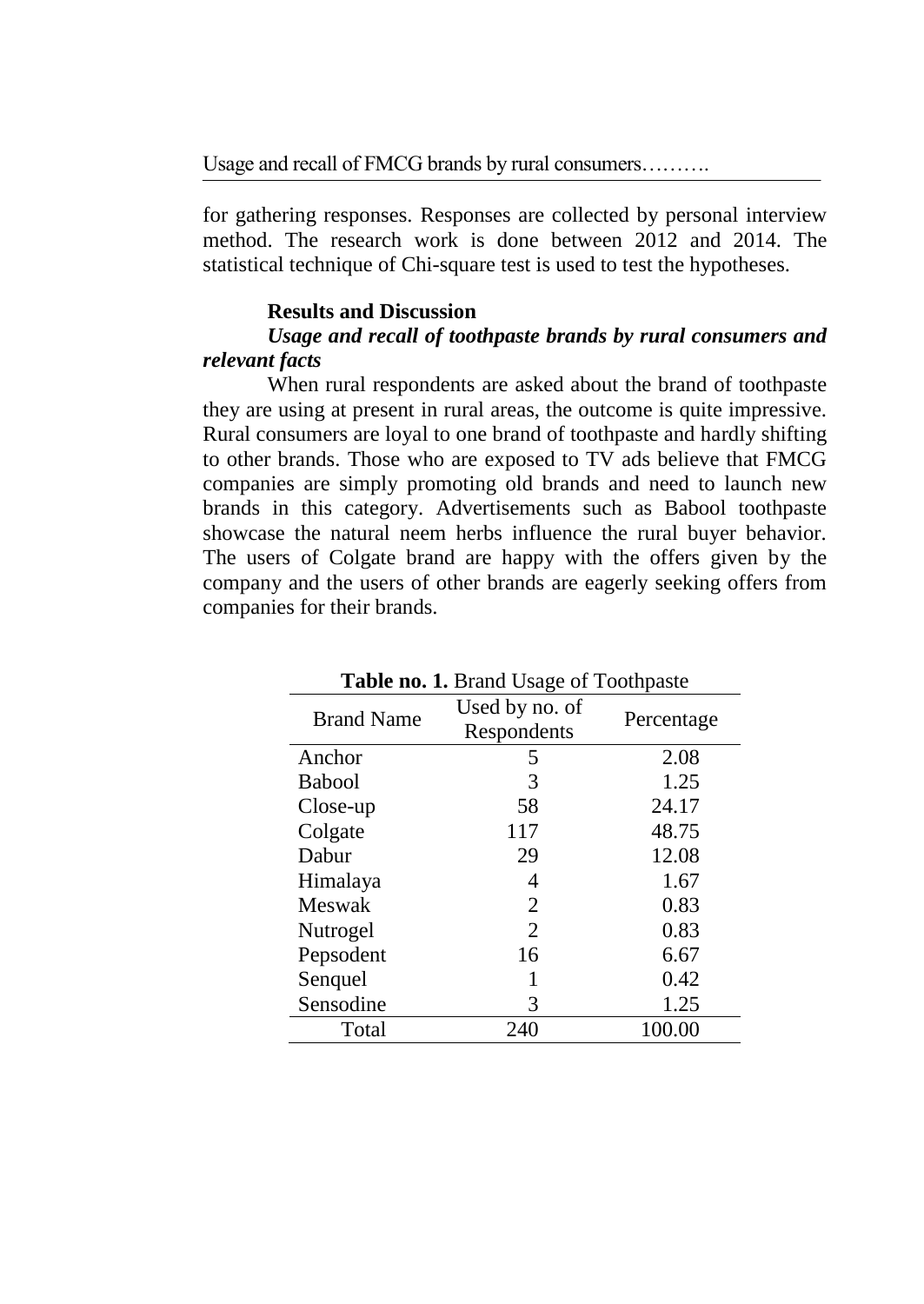|               | <b>Table no. 2. Brand Recall of Toothpaste</b> |            |  |  |  |  |
|---------------|------------------------------------------------|------------|--|--|--|--|
| No. of Brands | No. of                                         |            |  |  |  |  |
| Recalled      | Respondents                                    | Percentage |  |  |  |  |
|               | 11                                             | 4.58       |  |  |  |  |
| 2             | 22                                             | 9.17       |  |  |  |  |
| 3             | 80                                             | 33.33      |  |  |  |  |
|               | 84                                             | 35.00      |  |  |  |  |
| 5             | 28                                             | 11.67      |  |  |  |  |
| 6             | 15                                             | 6.25       |  |  |  |  |
| Total         | 240                                            |            |  |  |  |  |

Table no.1 reveals that Colgate is the leading brand of toothpaste used by rural consumers in Prakasam district as it renders 48.75% usage followed by Close-up (24.17%), Dabur (12.08%) and Pepsodent (6.67%). Apart from these brands, other brands such as Anchor (2.08%), Himalaya (1.67%), Bobool and Sensodine (1.25% each) as well as Meswak and Nutrogel (0.83% each) also used by a significant number of rural respondents. Senquel is used by an insignificant number of respondents (0.42%). As far as toothpaste brand recall and awareness of the rural consumer is concerned, table no. 2 shows that 35% of the respondents are able to recall four brands followed by 33.33% respondent's three brands, 11.67% respondent's five brands, 9.17% respondent's two brands, 6.25% respondent's six brands and 4.58% respondent's recall one brand impulsively. In the process of recalling toothpaste brands most of the respondents are begin with their present use of brand and then recalling other brands which are positioned in their minds.

In order to test statistically whether there is relationship between toothpaste brand recall and education level of the rural consumer, the following hypotheses are developed.

- H0: There is no relationship between toothpaste brand recall and education level of the rural consumer.
- H1: There is relationship between toothpaste brand recall and education level of the rural consumer.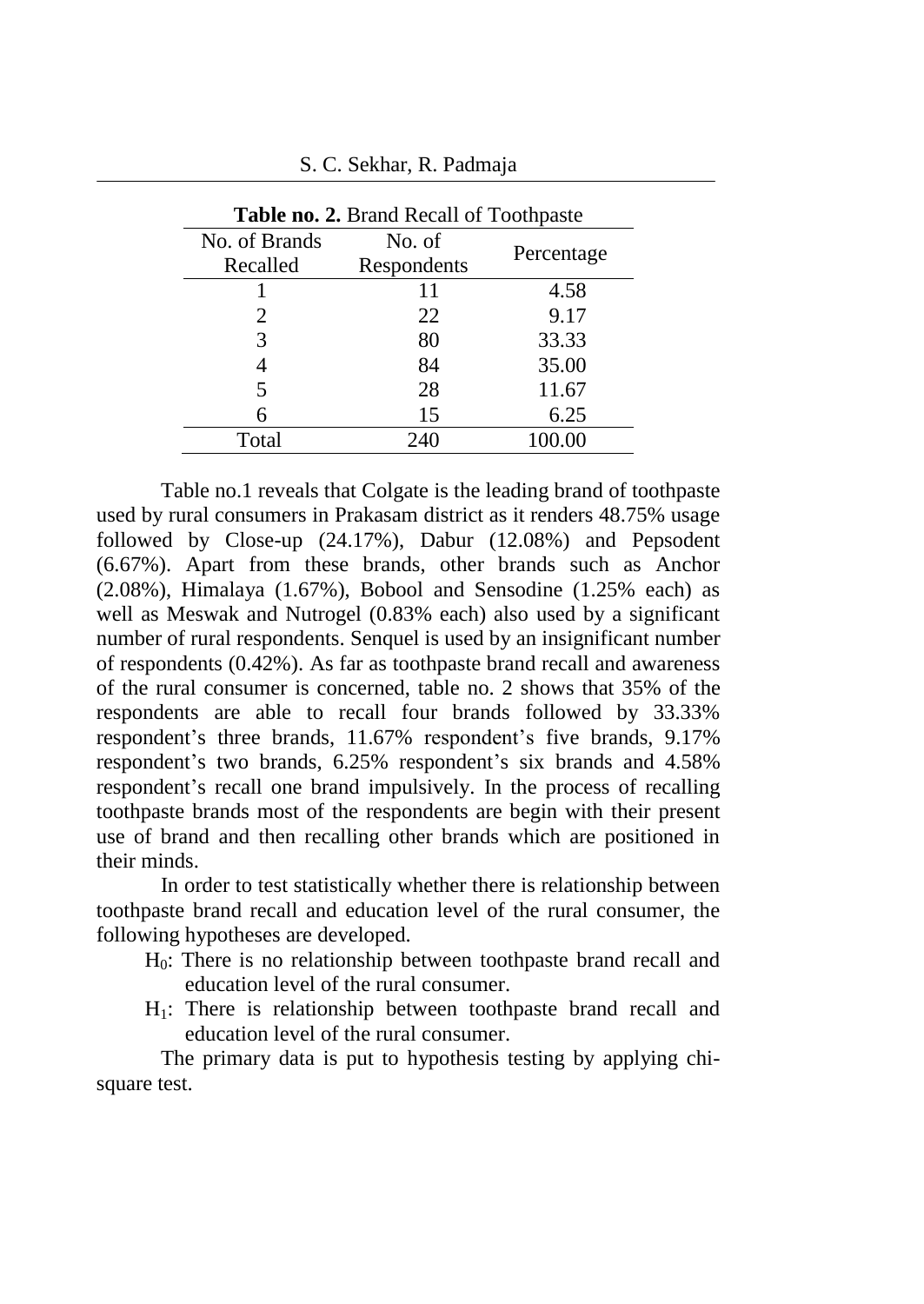| The observed values |   |    |    |          |                          |   |       |
|---------------------|---|----|----|----------|--------------------------|---|-------|
|                     |   |    |    |          | No. of Toothpaste brands |   |       |
| Education           |   |    |    | recalled |                          |   | Total |
|                     |   |    | 3  | 4        | 5                        | 6 |       |
| Up to School        |   | 13 | 35 | 28       |                          |   | 91    |
| Graduation          |   | 2  | 23 | 29       | 12                       | 3 | 70    |
| Post-Graduation     |   | 2  |    | 26       |                          |   | 60    |
| Others              | 5 | 5  | 5  |          |                          |   | 19    |
| Total               |   | つつ | 80 | 84       | 28                       |   |       |

### Usage and recall of FMCG brands by rural consumers……….

#### The expected values

| Education       | No. of Toothpaste brands recalled |               |                                  |               |               |             |       |
|-----------------|-----------------------------------|---------------|----------------------------------|---------------|---------------|-------------|-------|
|                 |                                   |               |                                  |               |               |             | Total |
| Up to School    | 4.171                             |               | 8.342 30.333 31.850 10.617 5.688 |               |               |             | 91    |
| Graduation      | 3.208                             | 6.417         |                                  | 23.333 24.500 | 8.167         | 4.375       | 70    |
| Post-Graduation |                                   |               | 2.750 5.500 20.000 21.000        |               |               | 7.000 3.750 | 60    |
| <b>Others</b>   | 0.871                             | 1.742         | 6.650                            | 6.650         | 2.217         | 1.188       | 19    |
| Total           |                                   | 11.000 22.000 | 80.000 84.000                    |               | 28.000 15.000 |             | 240   |

| Results                     |          |
|-----------------------------|----------|
| Chi-square calculated value | 51.7519  |
| Degrees of freedom          | 15       |
| Level of significance       | 5%       |
| Chi-square tabulated value  | 24.996   |
| The p value                 | 0.000006 |

Since the calculated value of chi-square is greater than the tabulated chi-square value, the null hypothesis  $H_0$  is rejected and alternate hypothesis  $H_1$  is accepted.

Thus, it can be statistically concluded that there is relationship between the toothpaste brand recall and the level of education of the rural consumer.

# *Usage and recall of shampoo brands by rural consumers and relevant facts*

Most of the rural consumers are using low unit sachets in shampoo category. Barring the rural youth using multiple brands of shampoo in one family, a significant portion of rural orthodox accustomed to use soapnuts (*sapindus marginatus*) for their head bath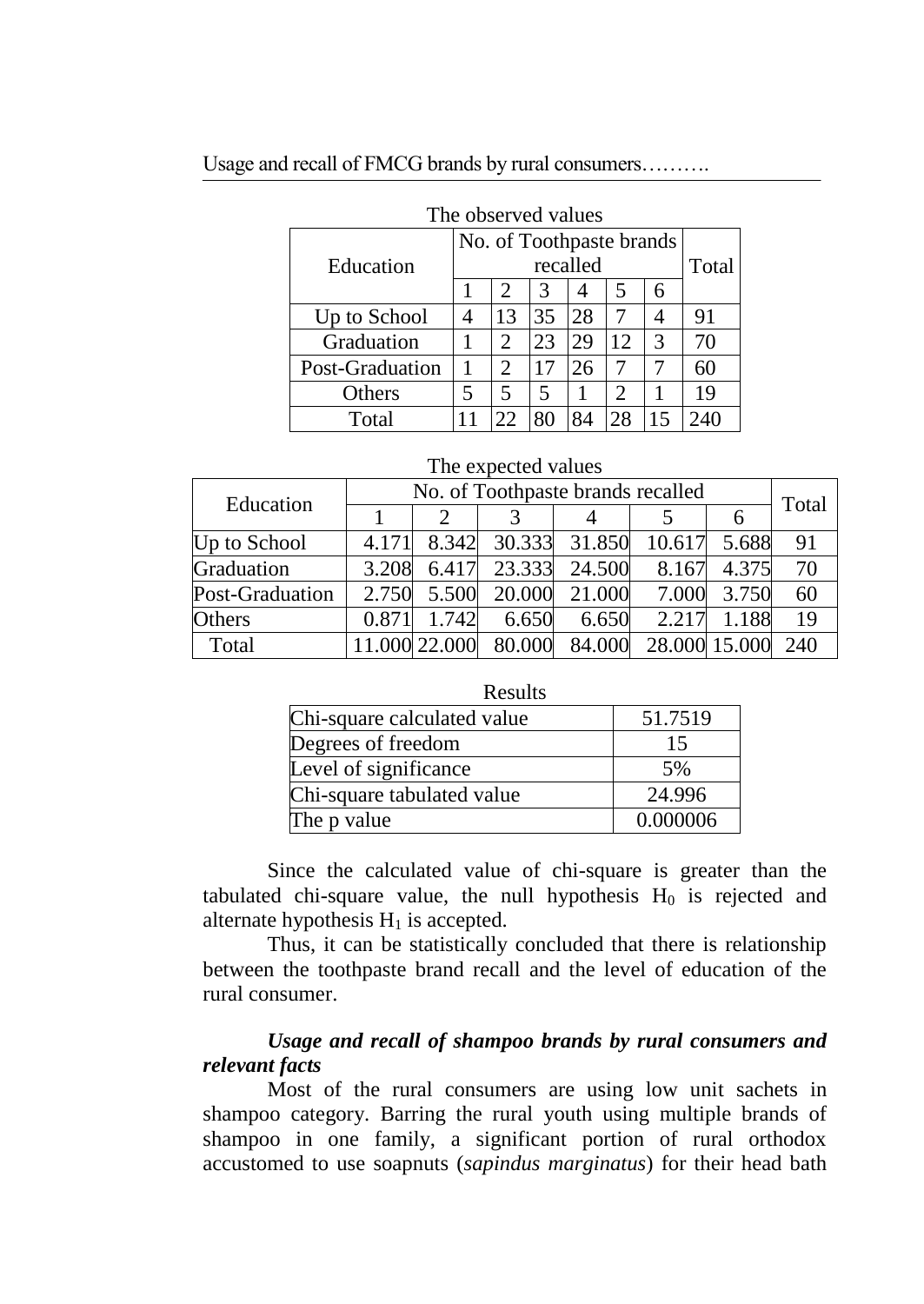rather than shampoo. Rural educated those who have technical exposure are closely observing ingredients such as low sodium hydroxide content while choosing the shampoo brand.

| Used by no. of | Percentage  |  |
|----------------|-------------|--|
| 15             | 6.25        |  |
| 8              | 3.33        |  |
| 40             | 16.67       |  |
| 31             | 12.92       |  |
| 36             | 15.00       |  |
| 9              | 3.75        |  |
| $\overline{2}$ | 0.83        |  |
| 58             | 24.17       |  |
| 1              | 0.42        |  |
| 2              | 0.83        |  |
| 18             | 7.50        |  |
| 3              | 1.25        |  |
| 8              | 3.33        |  |
| 5              | 2.08        |  |
| 4              | 1.67        |  |
| 240            | 100.00      |  |
|                | Respondents |  |

**Table no. 3.** Brand Usage of Shampoo

| <b>Table no. 4. Brand Recall of Shampoo</b> |             |            |  |  |  |  |
|---------------------------------------------|-------------|------------|--|--|--|--|
| No. of Brands                               | No. of      |            |  |  |  |  |
| Recalled                                    | Respondents | Percentage |  |  |  |  |
|                                             |             | 4.58       |  |  |  |  |
| $\mathcal{D}_{\cdot}$                       | 19          | 7.92       |  |  |  |  |
| 3                                           | 48          | 20.00      |  |  |  |  |
|                                             | 66          | 27.50      |  |  |  |  |
| 5                                           | 64          | 26.67      |  |  |  |  |
|                                             | 32          | 13.33      |  |  |  |  |
| Total                                       | 240         |            |  |  |  |  |

Table no. 3 portrays that Meera is leading brand of shampoo with 24.17% of respondents' usage followed by Clinic Plus (16.67%), Head & Shoulders (15%), Dove (12.92%), Pantene (7.5%) and Chik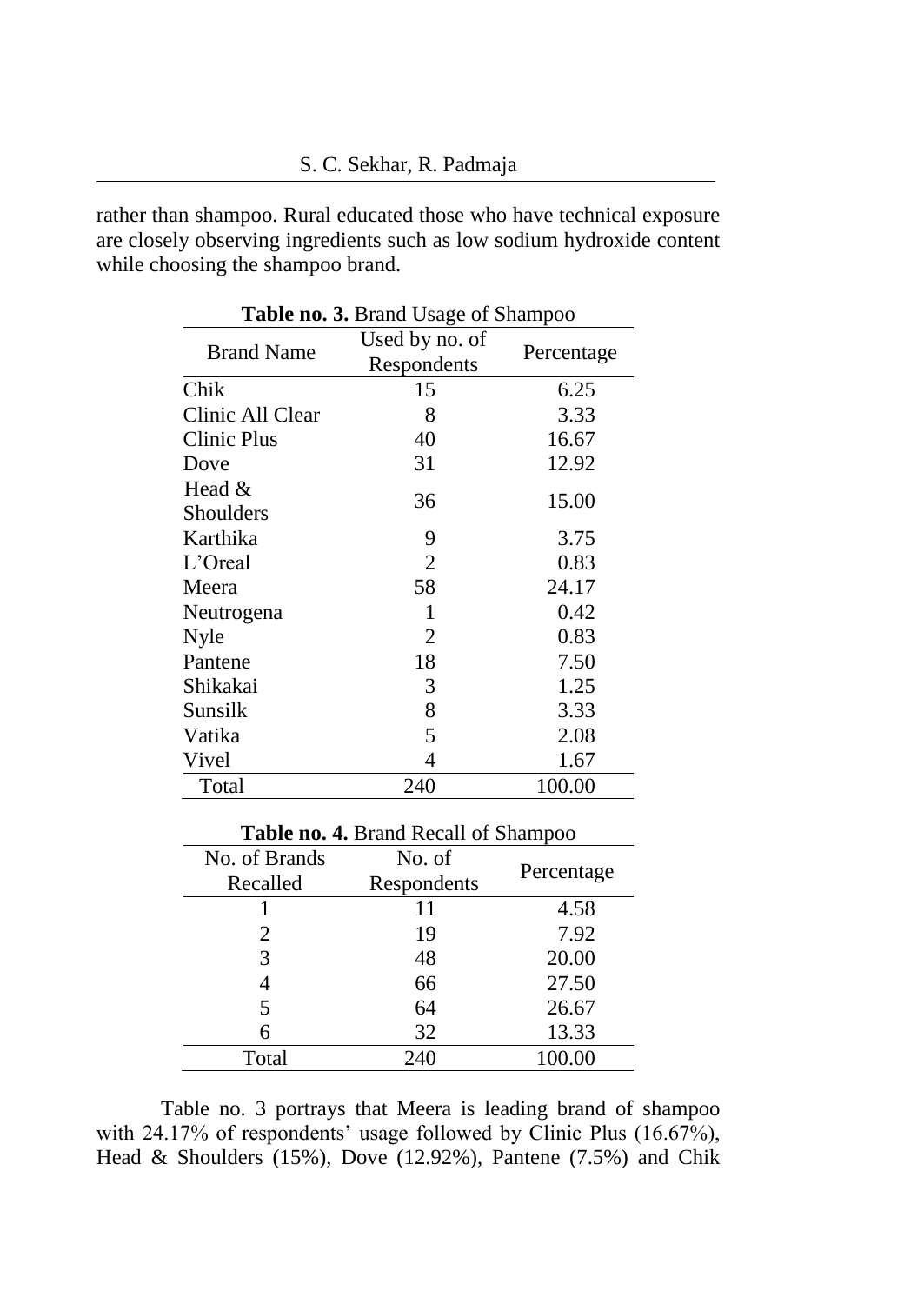Usage and recall of FMCG brands by rural consumers……….

(6.25%) brands. Besides, a significant percentage of respondents also using brands such as Karthika (3.75%), Clinic All Clear and Sunsilk (3.33% each), Vatika (2.08%), Vivel (1.67%), Shikakai (1.25%), L'Oreal and Nyle (0.83% each) and Neutrogena (0.42%) in rural Prakasam. Meera got wider acceptance in rural areas because of an impression among the rural folk that it is made up of soapnuts. Karthika, a Tamil Nadu based regional brand claims significant usage in rural areas because of its low unit price. Rural respondents have sound awareness about shampoo brands. As per table no. 4, 27.50% of the respondents are able to recall four brands of shampoo and closely followed by 26.67% respondents recall five brands. 20% of the respondents are able to recall three brands, 13.33% respondents six brands, 7.92% respondents two brands and 4.58% of the respondents recall only one brand what they are using at present.

So as to test the significance of shampoo brand recall and level of education of the rural consumer, the following hypotheses are developed.

- H0: There is no significance between shampoo brand recall and education of the rural consumer.
- $H_1$ : There is significance between shampoo brand recall and education of the rural consumer.

|                 | No. of Shampoo brands |    |          |    |    |                |       |
|-----------------|-----------------------|----|----------|----|----|----------------|-------|
| Education       |                       |    | recalled |    |    |                | Total |
|                 |                       |    | 3        |    |    | 6              |       |
| Up to School    | 3                     | 8  | 22       | 24 | 25 | 9              | 91    |
| Graduation      | 2                     |    | 8        | 21 | 19 | 16             | 70    |
| Post-Graduation |                       | 2  | 14       | 19 | 19 | 5              | 60    |
| <b>Others</b>   |                       | 5  | 4        |    |    | $\overline{2}$ | 19    |
| Total           |                       | 19 |          | 66 | 64 | 32             | 240   |

The observed values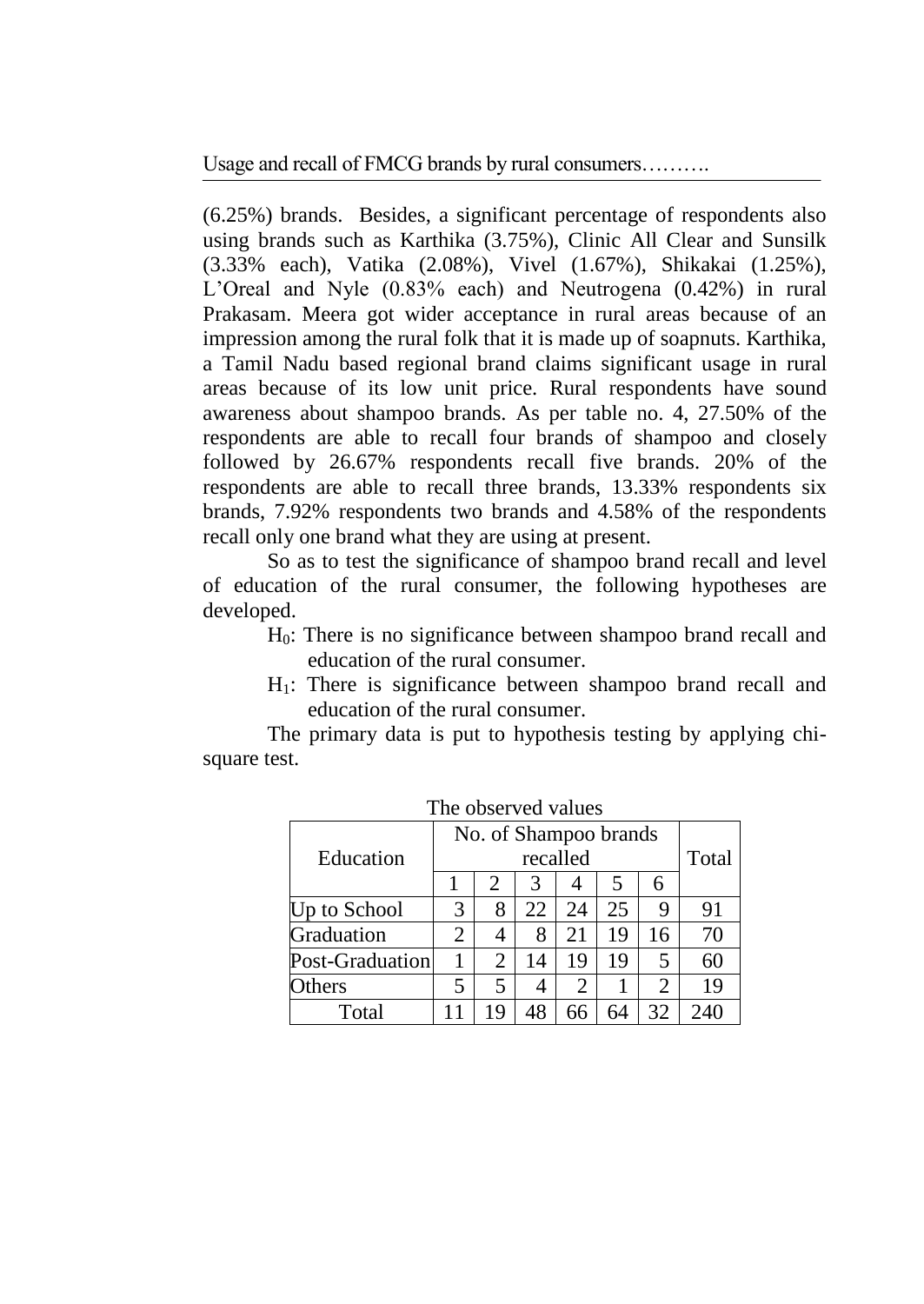16 S. C. Sekhar, R. Padmaja

| THE CAPECICA VAIDES |                                |               |        |                      |        |        |     |
|---------------------|--------------------------------|---------------|--------|----------------------|--------|--------|-----|
| Education           | No. of Shampoo brands recalled |               |        |                      |        | Total  |     |
|                     |                                |               |        |                      |        | 6      |     |
| Up to School        | 4.171                          | 7.204         |        | 18.200 25.025 24.267 |        | 12.133 | 91  |
| Graduation          | 3.208                          | 5.542         |        | 14.000 19.250        | 18.667 | 9.333  | 70  |
| Post-Graduation     | 2.750                          | 4.750         |        | 12.000 16.500        | 16.000 | 8.000  | 60  |
| Others              | 0.871                          | 1.504         | 3.800  | 5.225                | 5.067  | 2.533  | 19  |
| Total               |                                | 11.000 19.000 | 48.000 | 66.000               | 64.000 | 32.000 | 240 |

| The expected values |  |  |
|---------------------|--|--|
|---------------------|--|--|

| Results                     |         |
|-----------------------------|---------|
| Chi-square calculated value | 48.6520 |
| Degrees of freedom          | 15      |
| Level of significance       | 5%      |
| Chi-square table value      | 24.996  |
| The p value                 | 0.00002 |

The calculated value of chi-square is greater than the tabulated chi-square value. Therefore,  $H_0$  is rejected and  $H_1$  is accepted.

Thus, it is stated that there is significance between the shampoo brand recall and the level of education of the rural consumer.

### *Usage and recall of toilet soap brands by rural consumers and relevant facts*

Rural consumers are diligently observing the price changes of toilet soaps. Due to large variation in soap prices between the village and the town, the rural folk who are carrying their primary produce to nearby town is used to buy soaps in town. Though they are loyal to one brand of toilet soap, now and then they shift to other brands because of non-availability in village shops. Rural consumer is carefully watching the offers and others sales promotional schemes available to toilet soaps.

| Table no. 5. Brand Usage of Toilet Soap |                |            |  |  |  |
|-----------------------------------------|----------------|------------|--|--|--|
| <b>Brand Name</b>                       | Used by No. of | Percentage |  |  |  |
|                                         | Respondents    |            |  |  |  |
| Cinthol                                 | 27             | 11.25      |  |  |  |
| Dove                                    | 9              | 3.75       |  |  |  |
| Hamam                                   |                | 0.42       |  |  |  |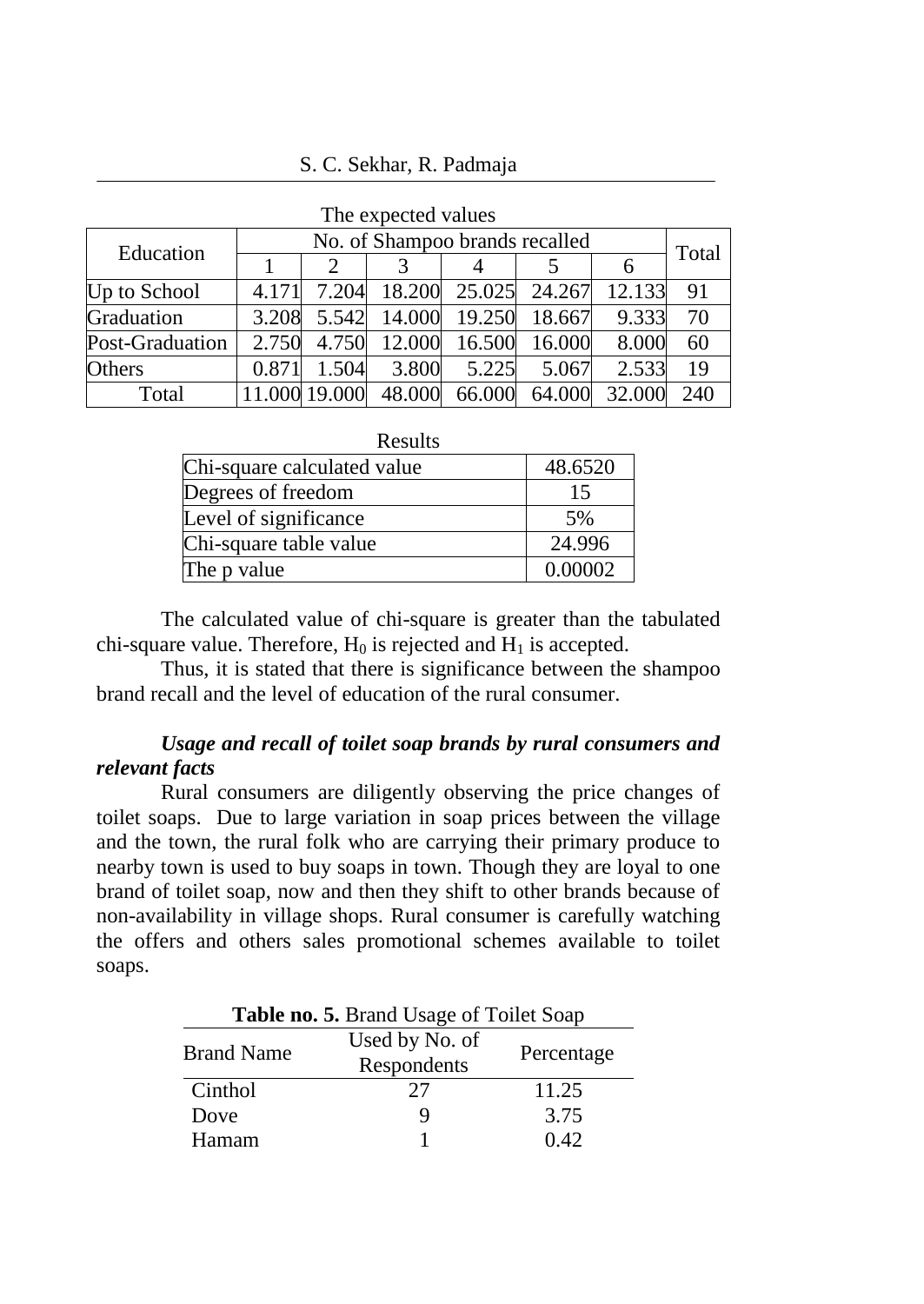| Lifebuoy             | 4   | 1.66   |
|----------------------|-----|--------|
| Liril                | 3   | 1.25   |
| Lux                  | 17  | 7.08   |
| Medimix              | 3   | 1.25   |
| <b>Mysore Sandal</b> | 15  | 6.25   |
| No.1                 | 12  | 5.00   |
| Pears                |     | 2.92   |
| Rexona               |     | 2.92   |
| Santoor              | 134 | 55.83  |
| Wild Stone           |     | 0.42   |
| Total                |     | 100.00 |

| Table no. 6. Brand Recall of Toilet Soap |             |            |  |  |  |  |
|------------------------------------------|-------------|------------|--|--|--|--|
| No. of Brands                            | No. of      |            |  |  |  |  |
| Recalled                                 | Respondents | Percentage |  |  |  |  |
|                                          | 6           | 2.50       |  |  |  |  |
| 2                                        | 10          | 4.17       |  |  |  |  |
| 3                                        | 40          | 16.66      |  |  |  |  |
| 4                                        | 71          | 29.58      |  |  |  |  |
| 5                                        | 61          | 25.42      |  |  |  |  |
| 6                                        | 22          | 9.17       |  |  |  |  |
|                                          | 19          | 7.92       |  |  |  |  |
| 8                                        | 11          | 4.58       |  |  |  |  |
| Total                                    | 240         | 100.00     |  |  |  |  |

As per the data in table no. 5, Santoor is the leading brand of toilet soap in rural areas as if it claims 55.83% of usage. Barring little dissatisfaction over its fragrance, Santoor is highly positioned in rural respondents because of attractive advertisement and affordable price. Next to Santoor are Cinthol (11.25%), Lux (7.08%), Mysore Sandal (6.25%), No.1 (5%), Dove (3.75%), Pears and Rexona (2.92% each), Lifebuoy (1.66%), Liril and Medimix (1.25% each), Hamam and Wild Stone (0.42% each) brands which are used by rural respondents. As far as toilet soap brand recall and awareness of the rural consumer is concerned, the responses are quite optimistic. Table no. 6 illustrates that 29.58% of the respondents are able to recall four brands, followed by 25.42% respondents five brands, 16.66% respondents three brands, 9.17% respondents six brands, 7.92% respondents seven brands, 4.58% respondents eight brands 4.17% respondents two brands and 2.5% of the respondents recall only one brand what they are using at present.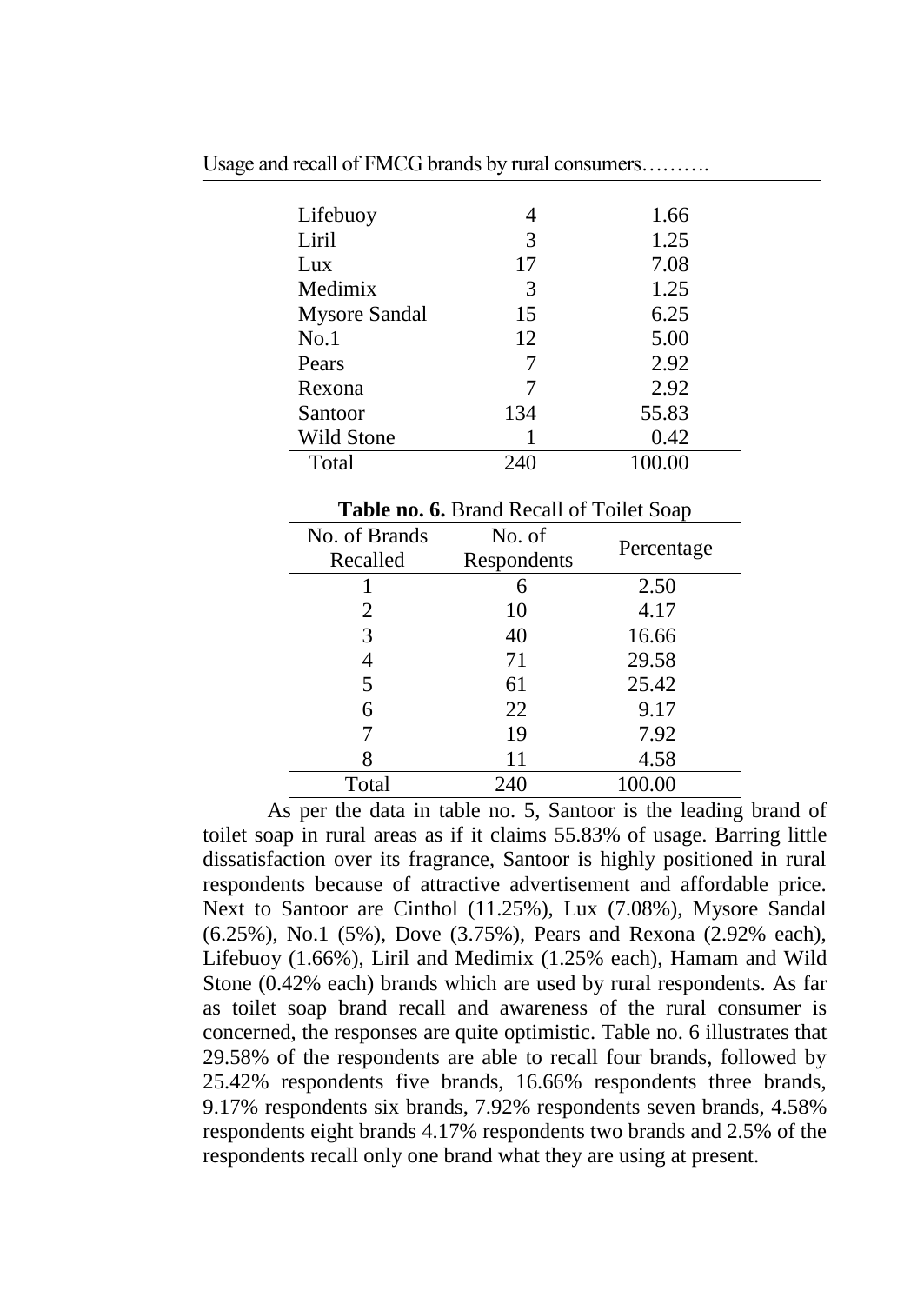To test whether there is association between toilet soap brand recall and level of education of the rural consumer, the following hypotheses are developed.

- H0: There is no association between the toilet soap brand recall and the level of education of the rural consumer.
- H1: There is association between the toilet soap brand recall and the level of education of the rural consumer.

The primary data is put to hypothesis testing by applying chisquare test.

| The observed values |                |   |                |    |          |    |                           |                       |       |
|---------------------|----------------|---|----------------|----|----------|----|---------------------------|-----------------------|-------|
|                     |                |   |                |    |          |    | No. of Toilet soap brands |                       |       |
| Education           |                |   |                |    | recalled |    |                           |                       | Total |
|                     |                |   | 3              | 4  | 5        | 6  |                           | 8                     |       |
| Up to School        | 2              | 4 | 19             | 23 | 20       | 10 |                           | 6                     | 91    |
| Graduation          | $\overline{2}$ | 3 | 6              | 25 | 17       | 6  | 9                         | 2                     | 70    |
| Post-               |                |   | 13 17          |    | 20       | 4  | $\overline{2}$            | $\mathcal{D}_{\cdot}$ | 60    |
| Graduation          |                |   |                |    |          |    |                           |                       |       |
| Others              |                | 3 | $\overline{2}$ | 6  | 4        | 1  |                           |                       | 19    |
| Total               |                |   |                |    | 61       |    | 19                        |                       | 240   |

The observed values

| Education                                                                                                               | No. of Toilet soap brands recalled |               |  |  |                                                            |  |  |       |
|-------------------------------------------------------------------------------------------------------------------------|------------------------------------|---------------|--|--|------------------------------------------------------------|--|--|-------|
|                                                                                                                         |                                    | $\mathcal{D}$ |  |  |                                                            |  |  | Total |
| Up to School $\begin{bmatrix} 2.275 \\ 4.171 \\ 15.167 \\ 26.921 \\ 23.129 \\ 7.962 \\ 7.204 \\ 4.171 \\ \end{bmatrix}$ |                                    |               |  |  |                                                            |  |  | 91    |
| Graduation                                                                                                              |                                    |               |  |  | $\mid$ 1.750 3.208 11.667 20.708 17.792 6.125 5.542 3.208  |  |  | 70    |
| Post-<br>Graduation                                                                                                     |                                    |               |  |  | 1.500 2.750 10.000 17.750 15.250 5.250 4.750 2.750         |  |  | 60    |
| <b>Others</b>                                                                                                           | 0.475                              |               |  |  | $0.871$ 3.167 5.621 4.829 1.662 1.504 0.871                |  |  | 19    |
| Total                                                                                                                   |                                    |               |  |  | 6.000 11.000 40.000 71.000 61.000 21.000 19.000 11.000 240 |  |  |       |

The expected values

| results                     |         |  |  |  |  |
|-----------------------------|---------|--|--|--|--|
| Chi-square calculated value | 22.2967 |  |  |  |  |
| Degrees of freedom          | 21      |  |  |  |  |
| Level of significance       | 5%      |  |  |  |  |
| Chi-square tabulated value  | 32.671  |  |  |  |  |
| The p value                 | 0.3826  |  |  |  |  |

 $D_{\text{scult}}$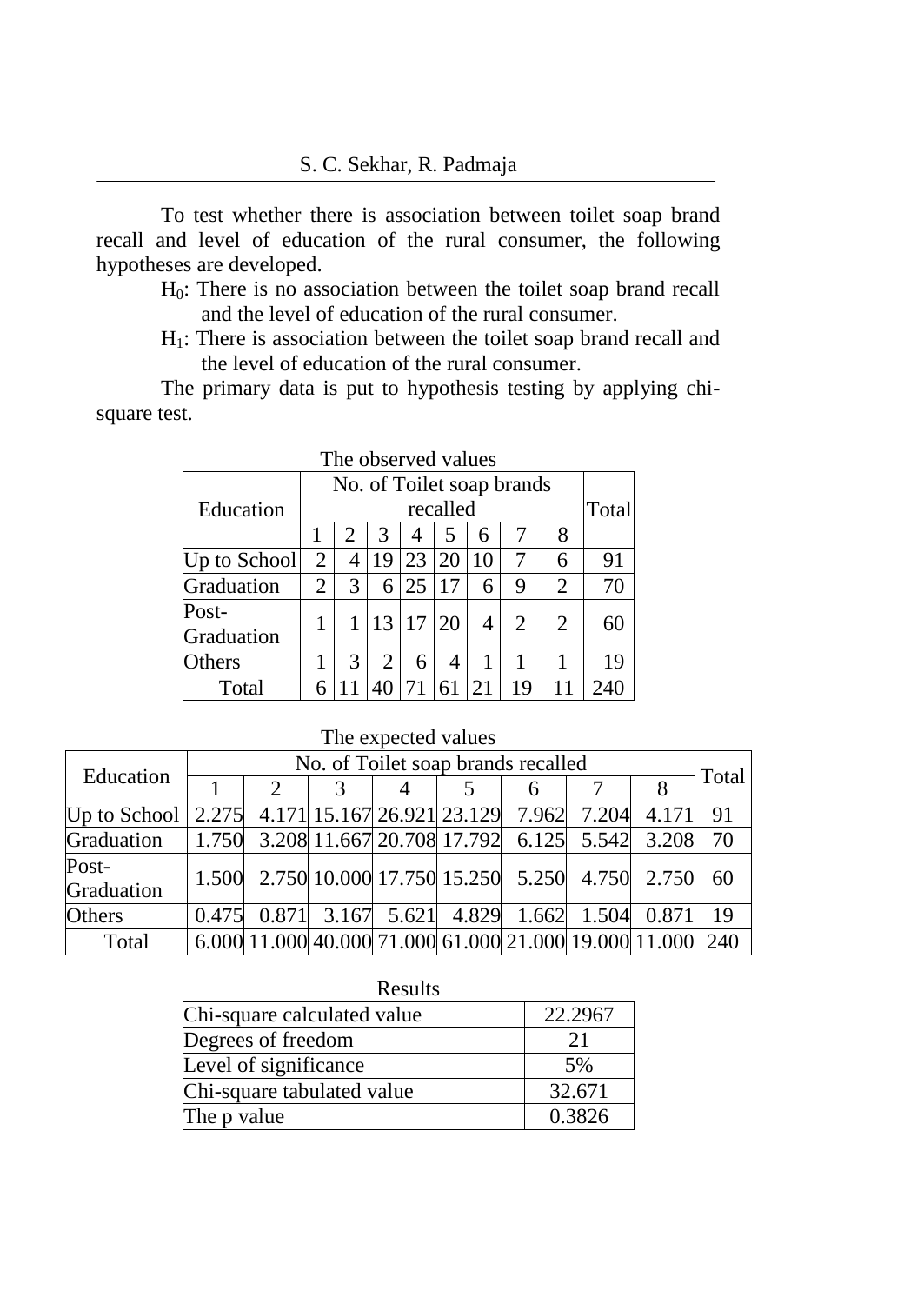Since the calculated value of chi-square is less than the tabulated chi-square value,  $H_0$  is accepted and  $H_1$  is rejected.

Hence, there is no association between the toilet soap brand recall and the level of education of the rural consumer. High penetration of more number of brands and high level of media communication are the factors led to enhance the brand awareness among the rural consumers irrespective of their education level in toilet soap category.

# *Usage and recall of detergent cake brands by rural consumers and relevant facts*

The prices of detergent cake brands are perceived as high by rural consumers but compromise due to high quality instinct. Rin is the leading brand in this category. Oorvasi, a regional brand got due attention of the rural consumers on account of low price and large quantity.

| <b>Brand Name</b> | Used by no. of<br>Respondents | Percentage |  |  |
|-------------------|-------------------------------|------------|--|--|
| Henko             |                               | 2.92       |  |  |
| Nirma             |                               | 0.42       |  |  |
| Oorvasi           | 16                            | 6.66       |  |  |
| Rin               | 104                           | 43.33      |  |  |
| <b>Surf Excel</b> | 55                            | 22.92      |  |  |
| Tide              | 33                            | 13.75      |  |  |
| Xtra              |                               | 2.92       |  |  |
| <b>XXX</b>        | 17                            | 7.08       |  |  |
| Total             | 240                           | 100.00     |  |  |

**Table no. 7.** Brand Usage of Detergent Cake

| Table no. 8. Brand Recall of Detergent Cake |             |            |  |  |  |  |
|---------------------------------------------|-------------|------------|--|--|--|--|
| No. of Brands                               | No. of      |            |  |  |  |  |
| Recalled                                    | Respondents | Percentage |  |  |  |  |
|                                             | 15          | 6.25       |  |  |  |  |
| 2                                           | 48          | 20.00      |  |  |  |  |
| 3                                           | 98          | 40.83      |  |  |  |  |
|                                             | 44          | 18.33      |  |  |  |  |
| 5                                           | 29          | 12.08      |  |  |  |  |
|                                             | 6           | 2.50       |  |  |  |  |
| Total                                       | 240         | 100.00     |  |  |  |  |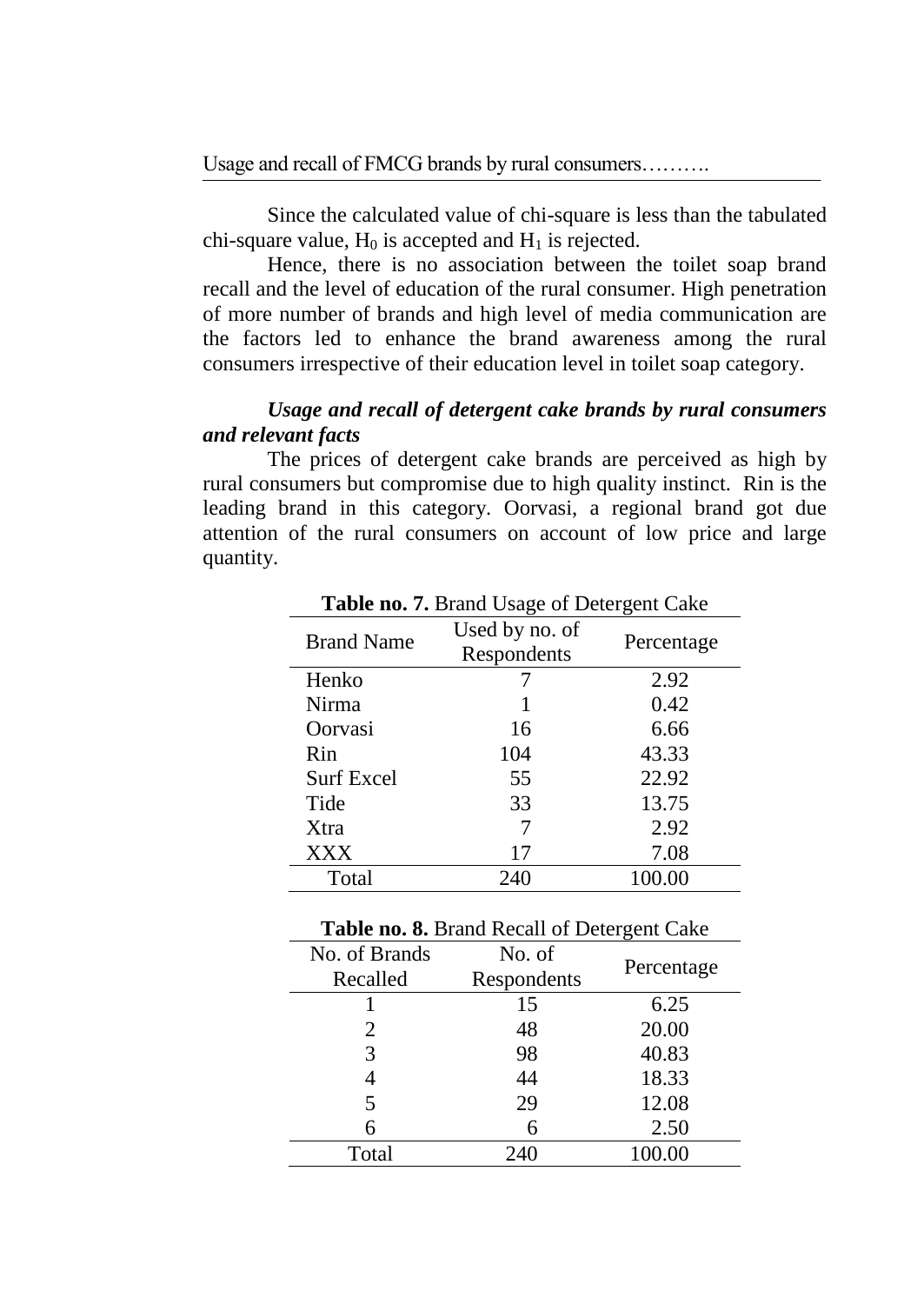Table no. 7 depicts that Rin is the leading brand in detergent cake category as if it claims 43.33% usage followed by Surf Excel (22.92%), Tide (13.75%), XXX (7.08%), Oorvasi (6.66%), Henko (2.92%), Xtra (2.92%), and Nirma (0.42%) brands in rural areas. As far as detergent cake brand recall and awareness is concerned, table no. 8 shows that 40.83% of the respondents are able to recall three brands, 20% respondent's two brands, 18.33% respondents four brands, 12.08% respondents five brands, 6.25% respondents one brand and 2.5% respondents recall six brands at the moment.

In order to test statistically whether there is relationship between detergent cake brand recall and level of education of the rural consumer, the following hypotheses are developed.

- H0: There is no relationship between detergent cake brand recall and education of rural consumer.
- $H_1$ : There is relationship between detergent cake brand recall and education of rural consumer.

| THE UDSCIVED VAIDES |                              |    |          |    |    |   |       |
|---------------------|------------------------------|----|----------|----|----|---|-------|
|                     | No. of Detergent Cake brands |    |          |    |    |   |       |
| Education           |                              |    | recalled |    |    |   | Total |
|                     |                              |    | 3        |    | 5  | 6 |       |
| Up to School        |                              | 24 | 31       | 12 | 16 |   | 91    |
| Graduation          |                              | 9  | 35       | 17 |    |   | 70    |
| Post-Graduation     | 3                            | 10 | 27       | 13 |    | 3 | 60    |
| Others              |                              | 5  | 5        | 2  | 2  |   | 19    |
| Total               |                              | 48 | 98       | 44 | 29 | 6 | 240   |

The observed values

The expected values

| Education       | No. of Detergent Cake brands recalled |        |               |                      |        |             |       |  |
|-----------------|---------------------------------------|--------|---------------|----------------------|--------|-------------|-------|--|
|                 |                                       |        |               |                      |        |             | Total |  |
| Up to School    | 5.688                                 |        |               | 18.200 37.158 16.683 | 10.996 | 2.275       | 91    |  |
| Graduation      | 4.375                                 |        | 14.000 28.583 | 12.833               |        | 8.458 1.750 | 70    |  |
| Post-Graduation | 3.750                                 |        | 12.000 24.500 | 11.000               | 7.250  | 1.500       | 60    |  |
| Others          | 1.188                                 | 3.800  | 7.758         | 3.483                |        | 2.296 0.475 | 19    |  |
| Total           | 15.000                                | 48.000 | 98.000        | 44.000               | 29.000 | 6.000       | 240   |  |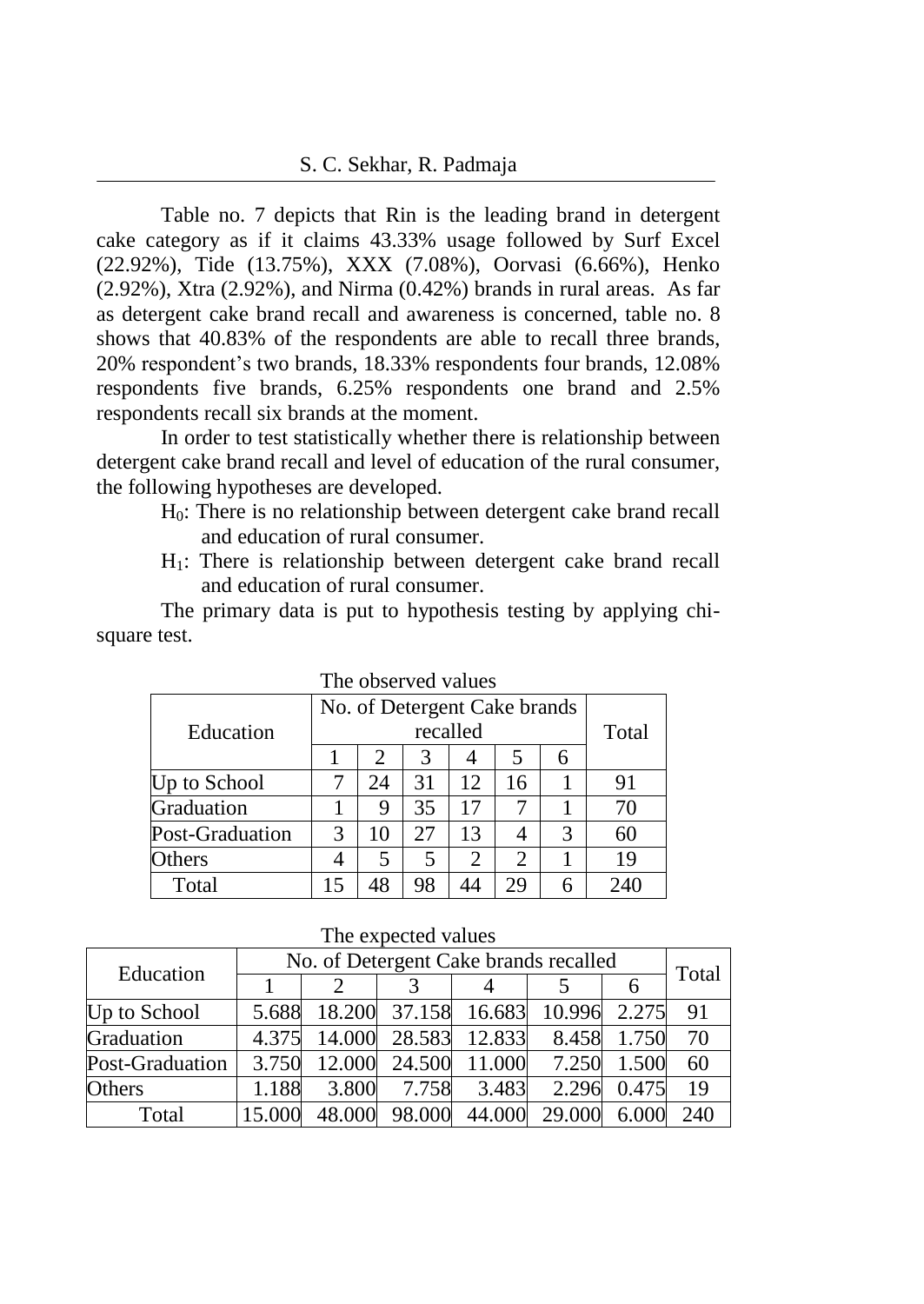| Results                     |         |  |  |  |
|-----------------------------|---------|--|--|--|
| Chi-square calculated value | 28.5638 |  |  |  |
| Degrees of freedom          | 15      |  |  |  |
| Level of significance       | 5%      |  |  |  |
| Chi-square tabulated value  | 24.996  |  |  |  |
| The p value                 | 0.0183  |  |  |  |

Since the calculated value of chi-square is greater than the tabulated chi-square value,  $H_0$  is rejected and  $H_1$  is accepted.

Therefore, there is relationship between the detergent cake brand recall and the level of education of the rural consumer.

# *Usage and recall of detergent powder brands by rural consumers and relevant facts*

Detergent powder is an unavoidable product besides detergent cake in rural areas. Soaking clothes with detergent powder before washing is a common practice even in rural areas. Despite higher prices rural consumers use premium brands such as Surf Excel and Rin. However, Oorvasi, a Tamil Nadu based brand is in progressive track on competition with renowned multinational brands.

| <b>Lattle Ho. 2.</b> Diality Usage of Detergent I Owner |                               |        |  |  |  |  |
|---------------------------------------------------------|-------------------------------|--------|--|--|--|--|
| <b>Brand Name</b>                                       | Used by no. of<br>Respondents |        |  |  |  |  |
| Ariel                                                   | 20                            | 8.33   |  |  |  |  |
| Nirma                                                   | 6                             | 2.50   |  |  |  |  |
| Oorvasi                                                 | 21                            | 8.75   |  |  |  |  |
| Rin                                                     | 57                            | 23.75  |  |  |  |  |
| <b>Surf Excel</b>                                       | 73                            | 30.42  |  |  |  |  |
| Tide                                                    | 44                            | 18.34  |  |  |  |  |
| Wheel                                                   | 8                             | 3.33   |  |  |  |  |
| <b>XXX</b>                                              | 11                            | 4.58   |  |  |  |  |
| Total                                                   | 240                           | 100.00 |  |  |  |  |

**Table no. 9.** Brand Usage of Detergent Powder

| Table no. 10. Brand Recall of Detergent Powder |  |  |  |  |  |  |
|------------------------------------------------|--|--|--|--|--|--|
|------------------------------------------------|--|--|--|--|--|--|

| No. of Brands<br>Recalled | No. of<br>Respondents | Percentage |
|---------------------------|-----------------------|------------|
|                           | 16                    | 6.67       |
|                           | 38                    | 15.83      |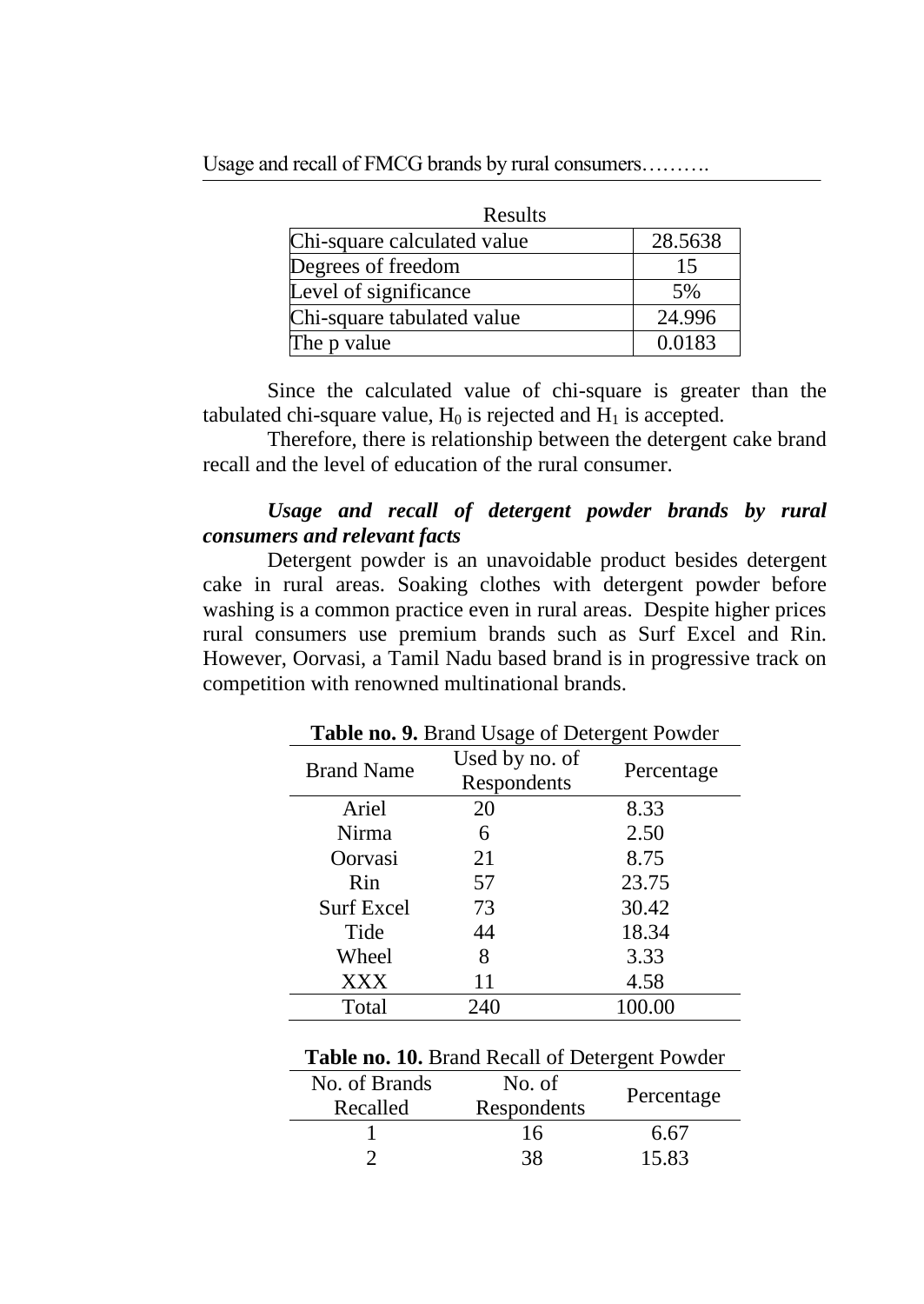| $\mathcal{D}$ . C. DUAIIAI, R. Fauillaja |     |        |  |  |  |
|------------------------------------------|-----|--------|--|--|--|
|                                          |     |        |  |  |  |
| 3                                        | 69  | 28.75  |  |  |  |
|                                          | 55  | 22.92  |  |  |  |
|                                          | 38  | 15.83  |  |  |  |
| h                                        | 24  | 10.00  |  |  |  |
| Total                                    | 240 | 100.00 |  |  |  |

 $C$   $C$  Sokhar,  $D$  Dadmaia

Table no. 9 divulges that Surf Excel is leading brand of detergent powder in rural areas as it claims 30.42% of the respondents' usage. The other brands in line are Rin (23.75%), Tide (18.34%), Oorvasi (8.75%), Ariel (8.33%), XXX (4.58%), Wheel (3.33%) and Nirma (2.5%) respectively. As far as brand recall and awareness is concerned, table no. 10 shows that 28.75% of the respondents are able to recall three brands, 22.92% respondents four brands, 15.83% respondents two brands and five brands each, 10% respondents six brands and 6.67% of the respondents recall only one brand.

In order to test statistically whether there is association between detergent powder brand recall and level of education of the rural consumer, the following hypotheses are developed.

- H0: There is no association between the detergent powder brand recall and education of rural consumer.
- $H_1$ : There is association between the detergent powder brand recall and education of rural consumer.

|                 | No. of Detergent Powder |    |    |                 |    |    |       |
|-----------------|-------------------------|----|----|-----------------|----|----|-------|
| Education       |                         |    |    | brands recalled |    |    | Total |
|                 |                         | 2  | 3  |                 | 5  | 6  |       |
| Up to School    | 6                       | 14 | 28 | 18              | 15 | 10 | 91    |
| Graduation      |                         | 9  | 26 | 12              | 15 |    | 70    |
| Post-Graduation |                         | 12 | 13 | 20              |    |    | 60    |
| Others          | 5                       | 3  | 2  | 5               |    | 3  | 19    |
| Total           | 16                      | 38 | 69 | 55              | 38 | 24 | 240   |

|  | The observed values |  |
|--|---------------------|--|
|--|---------------------|--|

The expected values

| No. of Detergent Powder brands recalled<br>Education |       |        |  |                            |  | Total |                |
|------------------------------------------------------|-------|--------|--|----------------------------|--|-------|----------------|
|                                                      |       |        |  |                            |  |       |                |
| Up to School                                         | 6.067 | 14.408 |  | 26.162 20.854 14.408 9.100 |  |       | Q <sub>1</sub> |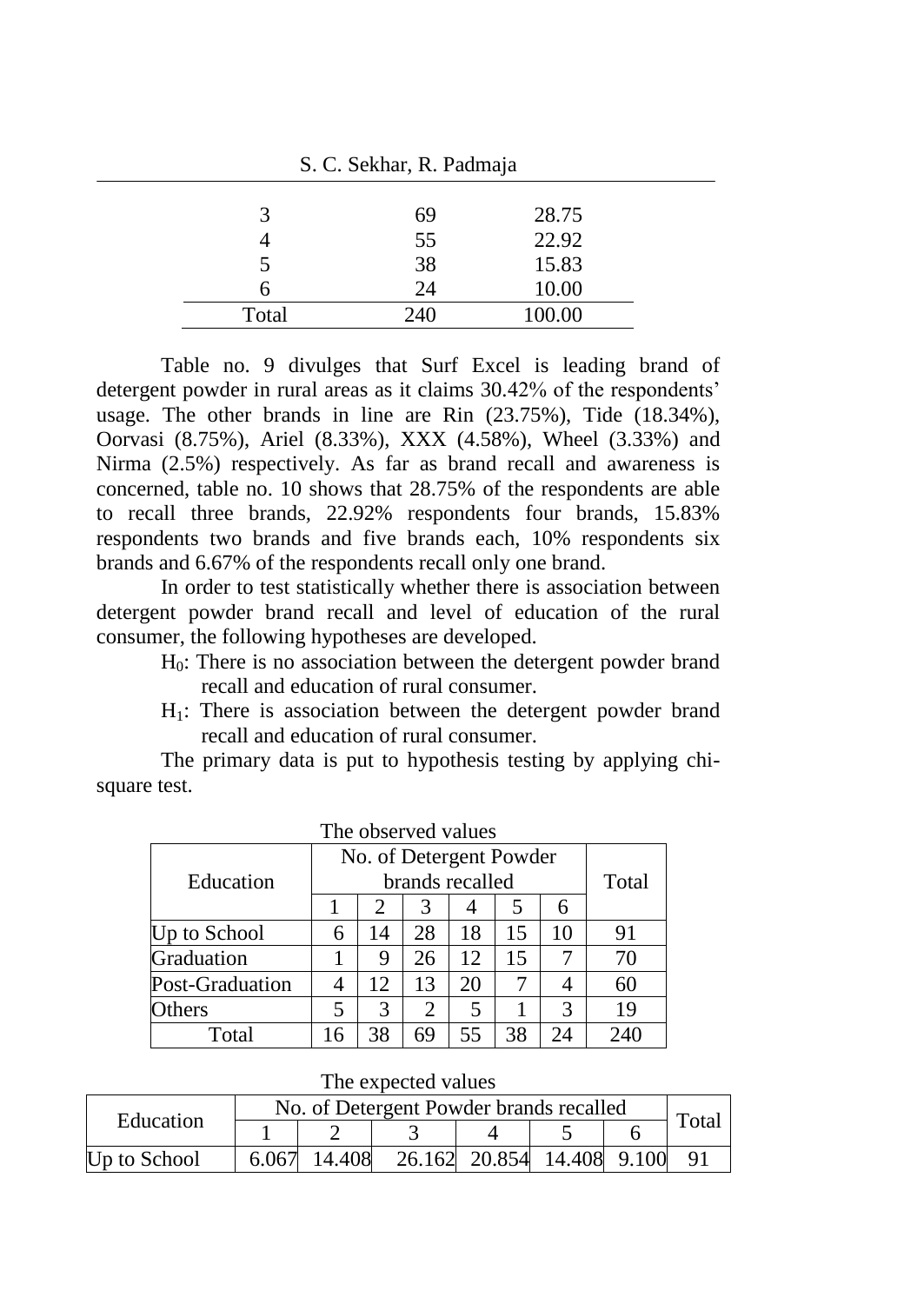Usage and recall of FMCG brands by rural consumers……….

| Graduation      |        | 4.667 11.083 | 20.125 16.042 11.083 7.000 |                             |             | 70    |
|-----------------|--------|--------------|----------------------------|-----------------------------|-------------|-------|
| Post-Graduation | 4.000  | 9.500        |                            | 17.250 13.750               | 9.500 6.000 | -60   |
| <b>Others</b>   | 1.267  | 3.008        | 5.462                      | 4.354                       | 3.008 1.900 | - 1 Q |
| Total           | 16.000 | 38.000       |                            | 69.000 55.000 38.000 24.000 |             | - 240 |

| Results                     |         |  |  |  |  |
|-----------------------------|---------|--|--|--|--|
| Chi-square calculated value | 29.1774 |  |  |  |  |
| Degrees of freedom          | 15      |  |  |  |  |
| Level of significance       | 5%      |  |  |  |  |
| Chi-square tabulated value  | 24.996  |  |  |  |  |
| The p value                 | 0.0153  |  |  |  |  |

Since the calculated value of chi-square is greater than the tabulated chi-square value,  $H_0$  is rejected and  $H_1$  is accepted.

Hence, there is association between the detergent powder brand recall and the level of education of the rural consumer.

#### **Conclusions**

Brand awareness of FMCG products such as toothpaste, shampoo, toilet soap, detergent cake and detergent powder categories has been enhanced in rural consumers. Factors such as increasing levels in education, income, communication, transportation and other infrastructure facilities led development in rural consumer awareness and brand usage pattern of FMCGs. Rural consumers are loyal to one brand of toothpaste and hardly shifting to other brands. They use brands which resembles their lifestyles. For example, the natural neem herbs feel of Babool toothpaste and soapnut liquid feel of Meera shampoo attract rural consumers. Rural consumers are diligently observing the price changes of FMCGs. Due to large price variation between village shop and town shop, the rural folk who are carrying their primary produce to nearby town is used to buy FMCGs in town shops. They compromise with price hikes because of quality instinct. Despite higher prices rural consumers use premium brands such as Surf Excel and Rin in detergent category. However, Oorvasi, a Tamil Nadu based regional brand is in progressive track on competition with renowned multinational brands due to low price and large quantity. High rural penetration of FMCG brands and communication media reach are some of the factors responsible for increased brand awareness of the rural consumers irrespective of their education level. There is a wide scope